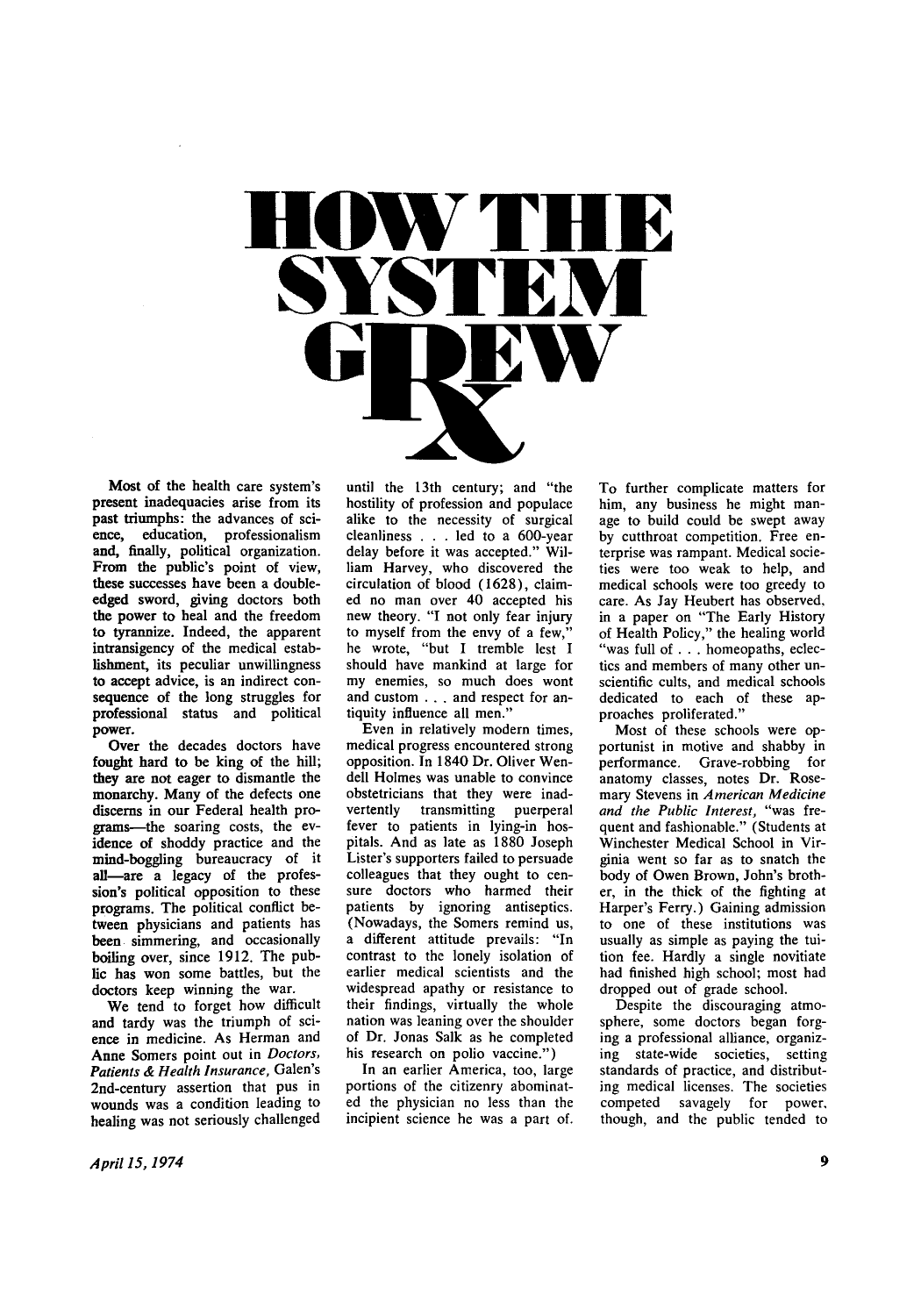**view all pleas for professionalism as ill-concealed bids to build a medical oligopoly. Those who imposed licensing and education restrictions, complained one observer in 1833, did so "ostensibly for the protection of the sick, and the encouragement of medical science, but in truth, for the pecuniary benefit of a few aspiring physicians." (The more things change, the more they remain the same.)** 

**By 1830 there were medical societies in nearly all the states of the Union; and the move toward selfregulation, timid as it was, led in 1847 to the founding of the American Medical Association. In its in**fancy the AMA espoused an ideal**ism then rare in the annals of American health care, declaring that its purpose was "to promote the science and art of medicine and the betterment of public health." Until**  World War I, the AMA remained **reasonably true to its objective, working to reduce quackery, raise quality and, in general, to protect the public from medical cannibalism. For a time the association even flirted with the prospect of "socialized medicine"; but that frail impulse, which flowered in the early years of the present century, soon wilted before the membership's desire to cultivate more lucrative gardens.** 

**The association's main ambition during the 1800s was to convert the medical profession into a "closed shop"—that is, to establish an enforceable sequence of schooling and licensing, with centralized control reposing in the AMA's national office. Gradually, by hitching its feeble star to the better medical schools and painstakingly building a pyramid of medical societies from**  the county level on up, the AMA **won a popular franchise both within and without the medical profession. By 1902 the pyramid was complete in nearly every state, a signal that the AM A might at last be strong enough to introduce major reforms. Whereupon, and for the first time in its history, it carried its fight to Washington.** 

**A M A leaders pressed Congress to pass a "national licensing standards" law aimed at overcoming—in the**  words of the AMA *Journal*—"the

**present anomalous conditions regarding the regulation of the practice of medicine in the various**  states." At the same time the AMA **recommended that the White House be empowered to appoint a national board to examine physicians seeking posts in the Federal government. Finally, and in retrospect, uncharacteristically, the AM A called for the creation of a new, Cabinetlevel Department of Health.** 

**None of these measures succeeded (though Congress did authorize a Public Health and Marine Hospital Service, destined in a decade to become the Public Health Serv-**

It was clear to AMA leaders that **they would have no political clout until they cleaned up the mess in education. Accordingly, in 1904 the editors of the** *Journal* **fired an opening shot, noting that the number of medical schools had increased since 1880 from 90 to 154, and that they were turning out twice as many doctors as were needed to maintain "absurdly crowded conditions." The editorial achieved an exquisite balance between self-interest and selflessness, a by now familiar trade**mark of AMA literature. On the **one hand, it called for fewer doctors and higher fees; on the other, it** 



**ice). Too much opposition had been raised by state licensing boards jealous of their prerogatives, and by medical schools fearful that Federal standards would put them out of business. They were probably right. As late as 1900 only six states had any requirement for premedical education, and five of those were satisfied with schooling below the high school level. Moreover, the training offered by nearly all medical schools, complained a contemporary professor at Johns Hopkins, was "simply horrible." The Harvard Medical School did not put the stethoscope in its curriculum until 30 years after its invention.** 

**asked medical schools to introduce four-year curricula and recommended a shutdown of the many private, fly-by-night diploma mills pocking the landscape.** 

The AMA soon found an ally in **the Carnegie Foundation for the Advancement of Teaching, which underwrote a study of medical schools by one of its staff members, Abraham Flexner, and Dr. Nathan Colwell of the AMA's newly organized Council on Education. The two men visited every medical school in the country, and their findings, published as the Flexner Report in 1910, rocked the medical world. Only Johns Hopkins, Harvard and**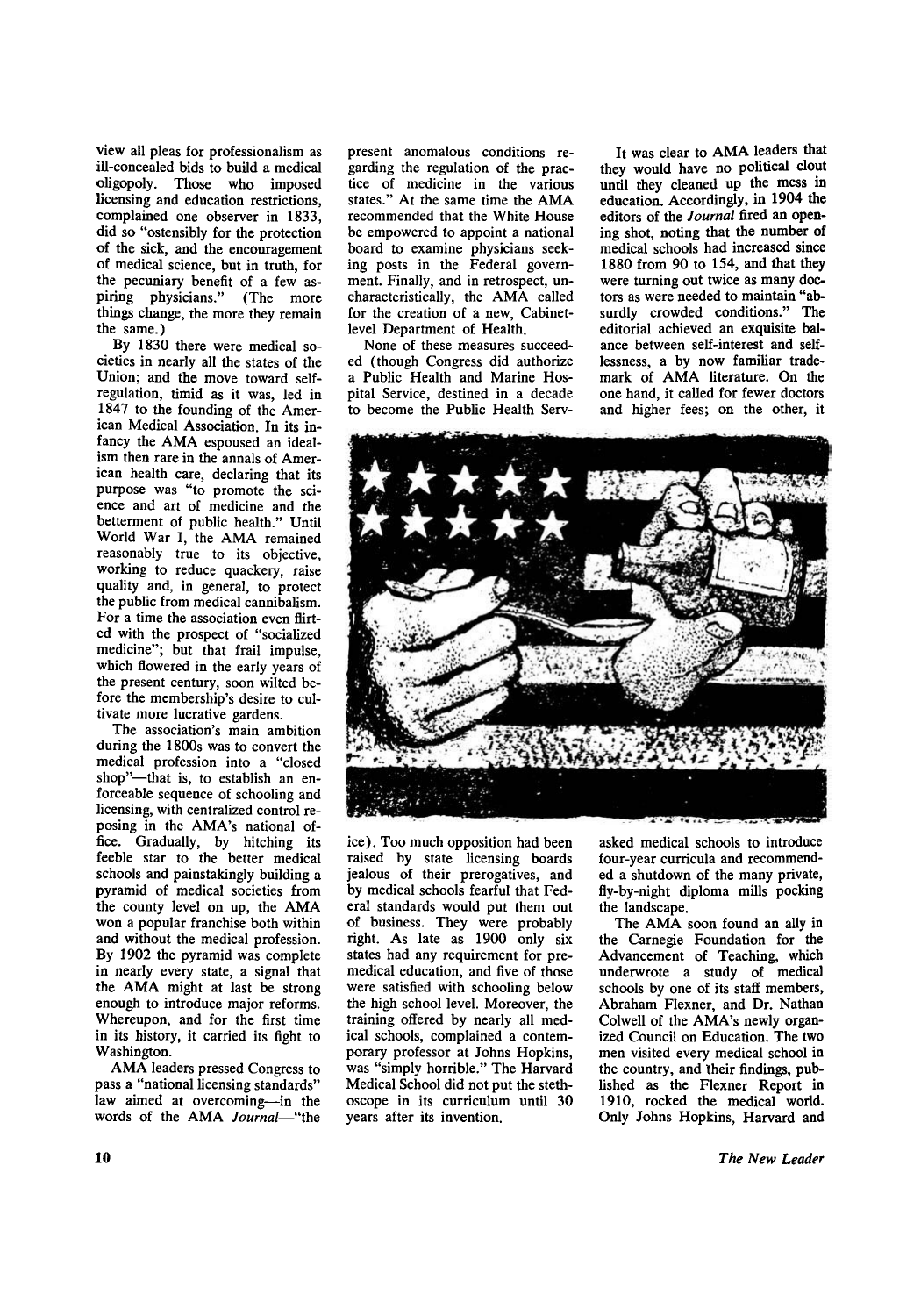**Western Reserve received a clean bill of health. The rest—particularly the small, private institutions—were variously described as "wholly inadequate," "miserable" and "utterly wretched." Kentucky was singled out as "one of the largest producers of low-grade doctors in the entire Union"; Chicago, as "the plague spot of the country."** 

**The Flexner Report was a watershed. In the wake of its revelations, 92 schools either merged or closed their doors. By 1915 the remaining 85 had minimum entrance requirements of one or two years' college preparation; and state licensing standards were quickly revised to match the medical schools' new strictures.** 

**Almost everyone applauded these overdue reforms at the time, but looking back we can discern some melancholy consequences that continue to haunt us. In the first place, by cashiering the weaker schools,**  the AMA and its minions gained **virtually total control over the distribution of manpower for the health care system. From that point on the medical hierarchs could manipulate the supply of physicians in the profession's narrow interests (always in the name of higher standards). As a result, the number of doctors per 100,000 population slid from 157 in 1900 to 133 in 1960, having reached a low of 128 in 1930. The ratio began to inch up—it is now back to 151, still below turn-of-thecentury levels—only after Congress authorized Federal aid to medical**  education, over strong AMA objec**tions but with the concurrence of most medical schools.** 

**At the nadir of the Great Depression, with doctors' incomes sagging and the birth rate plummeting, the**  AMA announced it would never **again be caught with an "oversupply" of doctors scrambling for a dwindling number of patients. Sub**sequently the AMA kept a firm rein **on supply, insisting in the face of mounting evidence to the contrary that there was no doctor shortage. In 1949 a study by the U.S. Public Health Service put the shortage at 45,000; a decade later Ward Darley, executive director of the Association of Medical Colleges, warned of**  **an approaching manpower crisis, "the most serious that medical education has faced since the Flexner**  Report." Finally, in 1963, the AMA **retreated, allowing Congress to pass the Health Professions Educational Act, which eventually assisted in the creation of 20 new medical schools and pumped expansion funds into existing ones. Even today, it has been estimated that 20,000** *fully qualified* **applicants are rejected each year by our 114 medical schools.** 

**The long-range effect of AMA induced shortages has been to raise fees and permit doctors to practice where they please—not necessarily where the most patients live, but more often where the most money is being spent. A more truly competitive system would have driven at least some doctors out of the high-rent districts and into the ghettos and rural areas.** 

**It is impossible to say to what extent the history of American medicine has skewed the distribution of services and fattened physicians' incomes; nor can anyone estimate with precision to what degree a sharp increase in doctor manpower, even now, might redress the balance and lower the fees. Curiously, no physician I have interviewed, including the reform-minded ones, cares to speculate on the question. Whole books have been written on the high cost of health care without once drawing a connection between supply and price. Dr. Rashi Fein, who has published a definitive study on** *The Doctor Shortage* **(Brookings Institution, 1967), may have come the closest when he observed that physicians' fees rose more rapidly from 1956-65 than did the overall consumer price index, and ventured that this could be "evidence of a shortage of services."** 

# **Independent Spirits**

**A second unsought effect of the Flexner Report was the almost limitless freedom it gave physicians in their style of practice. For if**  the AMA was miserly in its recruit**ment of acolytes, it was most gen-**

**erous to those few it consented to induct. "The medical profession," the AMA's Council on Education declared in 1914, "approves the system which requires the same general professional education for all its members. . . . One may select any specialty he chooses and may adopt any method of treatment which his educated judgment dictates. He may use large doses or small, massage or electricity. What the State requires for one body of practitioners it should not abate in favor of another."** 

**This virtual carte blanche rendered each doctor the primary judge of his own performance. We have been struggling with the consequences ever since, trying in vain to introduce the notion of accountability to a fiercely independent profession. Last December the debate flared anew when delegates to the AMA's annual convention denounced an agreement their leaders had made with Federal authorities. The agreement, arising from an amendment to the Social Security Act that Senator Wallace F. Bennett of Utah had introduced and Congress had passed during the fall, called for a nationwide network of physicians a Professional Standards Review Organization (PSRO)—to monitor the work of their colleagues in cases subsidized by Federal programs. According to the New York** *Times,*  **"The law [was] bitterly resented by many doctors," and 16 resolutions**  many doctors, and 10 resolutions **peal. The one that finally passed**  peal. The one that finally passed merely asserted that "the best interests of the American people, our patients, would be served by . . . repeal" of the PSRO.

**What strikes one as strange about all this is the fury of the opposition in contrast to the mildness of the measure. "The law," warned Dr. Malcolm C. Todd, AMA's new president, "poses the greatest threat to the private practice of medicine of any piece of legislation ever passed by Congress." Yet all the law asks is that physicians be accountable to their colleagues—not necessarily to the rest of us—and then just in Federally subsidized cases. Only a profession long accustomed to the protections of ex-**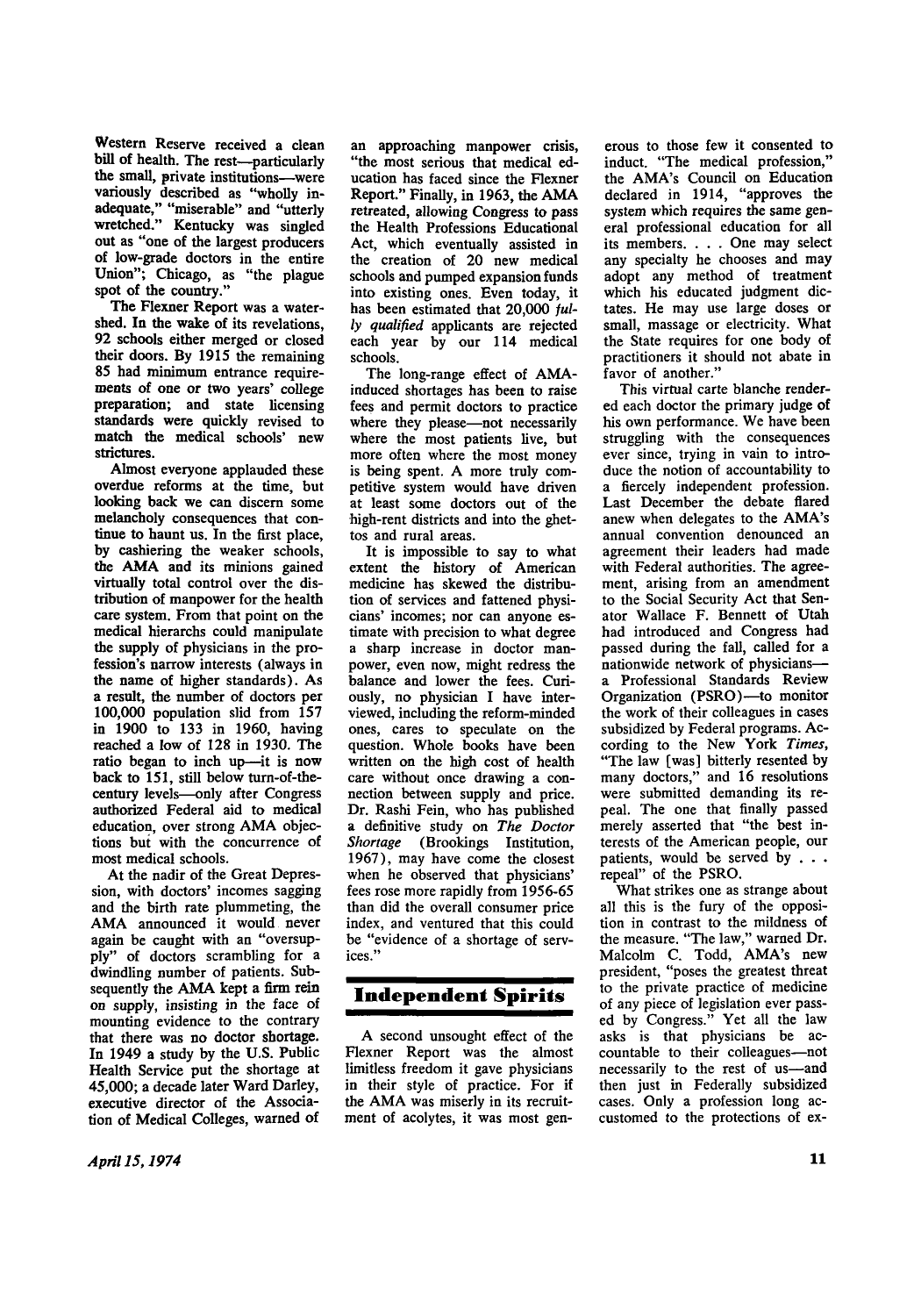**clusivity and the privileges of unchallengeability could summon so emotional a response to so sensible a proposal.** 

**Though the Flexner Report undoubtedly resulted in a better breed of doctors and a higher standard of care, it tended to reenforce the physician's image of himself as a solo practitioner who, within broad limits, was free to chart an independent course—free, that is, to treat whom he pleased where he pleased at whatever price he pleased. Granted, this image has blurred over the years in the face of a modest trend toward group practice (of which more later) and of recent Federal incursions. Yet inside doctors' heads it remains intact. It is what Dr. Russell B. Roth, the AMA's outgoing president, had in mind at the last convention when he sang to the tune of "It Ain't Necessarily So":** 

*There's nothing but misery and woe To expect from PSRO, But thanks to the amendment and Senator Bennett There's no other way to go.* 

**The reforms that attended the Flexner Report also confirmed the AMA's new reputation as a mover of men and a maker of marvels. Thereafter it was inevitable that the association's role should become increasingly political, its spokesmen lobbying and agitating in the name of what appeared to be a remarkably united profession. The upshot has been a succession of political skirmishes between physicians and the public, punctuated from time to time by major disputes over national health insurance, a blessing that often seemed within our reach but so far has exceeded our grasp.** 

**Americans had at least four different opportunities to erect a national health insurance structure: before World War I, during the Depression, after World War II and, most recently, during the late '60s —the period that gave us Medicaid and Medicare. In each case, our failure to take decisive steps perpetuated a health care and health insurance vacuum that came to be filled by private and quasi-private**  **institutions like Blue Cross, commercial health insurance plans and various forms of group medical practice. Some of these were uniquely American inventions meant to keep at bay the demon of "socialized" medicine; and while they have been useful over the decades to millions of citizens, they have spawned new and powerful political interest groups, each dedicated to its own survival and to the suppression of national health insurance. Increasingly, then, health reformers have been playing Sisyphus to the medical profession's Zeus, with the added discouragement that with every new disappointment the hill grows steeper.** 

## **The First Climb**

**Contrary to popular mythology,**  however, in the beginning AMA po**litical policies were astonishingly progressive; its leaders arrayed themselves alongside the health reformers and helped push the stone up the hill. They campaigned successfully for a Pure Food and Drug bill, which President Theodore Roosevelt signed into law in 1906; and they supported the plank in Roosevelt's 1912 Bull Moose platform calling for compulsory national health insurance. In 1914, after such a bill had been introduced**  in the Congress, the AMA Journal **happily announced, "The socialization of medicine is coming." It further affirmed: "The time now is here for the medical profession to acknowledge that it is tired of the eternal struggle for advantage over one's neighbor. . . . Medical practice withholds itself from the field of science as long as it remains a competitive business."** 

The bill the AMA was bravely **promoting envisioned a more thoroughgoing reform of the health care system than do many of the measures being considered by Congress today. Largely the work of the American Association of Labor Legislation (AALL)—a coalition of academics and other professionals, among them Louis Brandeis—it provided for broad medical and hospital coverage plus disability insurance that would pay up to two-thirds of**  **an incapacitated worker's weekly wages. The plan, which included benefits for surgical appliances, prescriptions, eyeglasses, and funerals, was to be jointly financed by workers, employers and the Federal government.** 

**But the start of World War I deflected public attention from social reform to mobilization. It also enabled rank-and-file opposition within the AM A to mobilize, and before long the association's progressive leaders found they had lost their following. Many doctors feared they would end up working for the government; others objected to the legislation's implicit assumption that medical costs were too high for most citizens. They agreed with a colleague who argued that "more is paid for movies and rum than is paid for medical attendance and treatment."** 

**By 1918 the bill was dead and its opponents were in full control of AM A policy. "The AMA, " went a resolution passed that year, "declares its opposition to . . . any plan embodying the system of compulsory contributory insurance against illness . . . provided, controlled or regulated by any state or the Federal government." In effect, that statement was sealed in concrete; it**  remains official AMA policy.

**The nation's first flirtation with compulsory health insurance had been fueled by the scientific revolution which, while improving health care, had jacked up the prices and given rise to a bewildering assortment of new specialists, most of whom charged more than did their primary-care colleagues. New medical societies dedicated to the care of eyes, kidneys, bones, and other organs had already begun to appear. These organizations, like the American Surgical Association (1880), were largely apolitical in tone and tendency, preferring the halls of science to the corridors of Congress. Specialists and general practitioners shared a fundamental aversion to the idea of national health insurance. But the groups disagreed on how the medical profession ought to be arranged—the specialists calling for a closed system of licensed specialties, the general**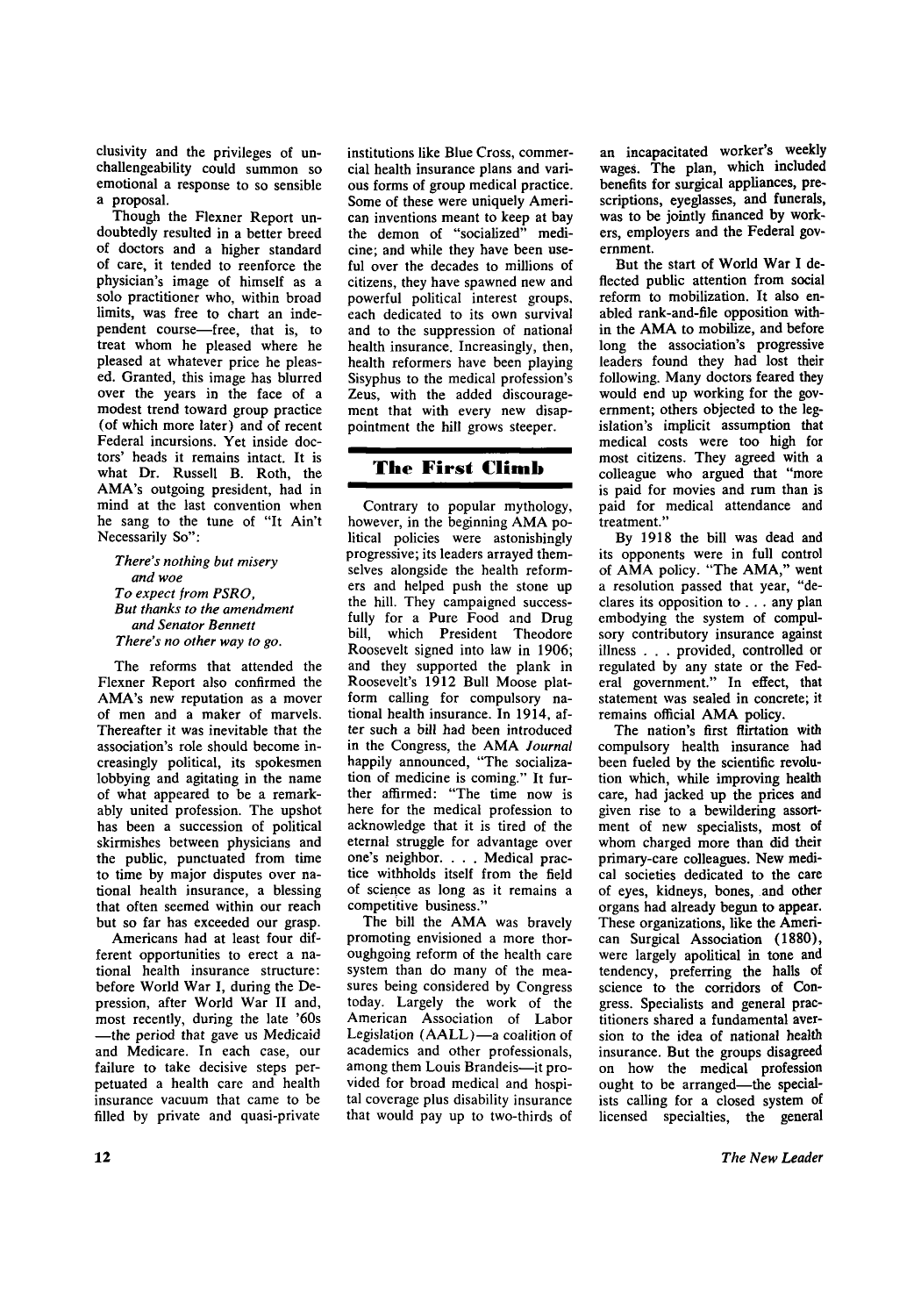**practitioners still pressing for a wide-open profession that left the doctor free to "adopt any method of treatment which his educated judgment dictates."** 

**Confronted with the irresistible force of specialization, that immovable object, the AMA , had its hands full maintaining political unity inside an increasingly fragmented profession. In addition, the technological turnabout in medicine was challenging the sanctity of solo practice and giving rise to cooperative arrangements that enabled physicians to practice under a single roof and use a single store of equipment.** 

The AMA cast a cold eye on the **burgeoning of such group-practice models as the Mayo Clinic, where specialists were king and, in just the years 1912-14, the annual patient load more than doubled from 15-32 thousand. "Will this not mean group against group?" queried the**  AMA Journal in 1921. "May it not **be one more step toward the complete elimination of the family practitioner—of the family adviser. . . ? Does it not mean that the family physician is being replaced by a corporation?"** 

**The association cast a still colder eye on prepayment medical plans like the one organized in 1929 by Dr. Michael Shadid in Elk City, Oklahoma. Under Shadid's scheme,** 

**for a small annual premium a family was entitled to total medical care at a cooperatively owned clinic and hospital. This was seen by doctors as a frontal assault on fee-forservice medicine. They tried to expel Shadid from the Oklahoma medical society on charges that he had violated medical ethics. The attempt failed, but the AMA's hostility to prepayment plans lingered; and since prepayment is the economic nucleus around which current health maintenance organizations**  revolve, we find the AMA still fight**ing a successful rear-guard action against their spread, rewriting Presidential recommendations and bottling up Congressional proposals.** 

**There was a moment in history, circa 1927, when group practice prepayment or not—was viewed by reformers as** *the* **solution to spiraling medical costs. "The seriousness of the problem of medical economics," wrote Louis I. Dublin in tones that echo to this day, "has resulted from the present organization of medical services." The answer, he said, was group medicine, which "will undoubtedly eliminate much of the waste of current individual practice and reduce the cost to the patient."** 

**Dublin's optimism proved largely unfounded. By 1970, fully 70 per cent of America's doctors contin-** **ued to pursue solo fee-for-service practices; and though hospitals and clinics had grown in size and number, the notion of group medicine was still felt by most physicians to be slightly avant-garde and dangerous. Meanwhile, in words all too familiar, the Somers were telling us that "the only promising method" of bringing down health care costs and increasing medical efficiency "now lies in better organization" i.e., some form of group practice. We have here an outstanding example of our capacity to substitute weak institutions (group medicine here and there) for the radical structures we shrink from building (national health insurance under a reorganized delivery system).** 

#### **F D R and the AM A**

**With each new upsurge of politi**cal pressure for reform, the AMA **grew ever more truculent, its pronouncements ever more strident. In 1930 Congress debated a proposal for channeling Federal funds to state health agencies in an effort to reduce the death rate of mothers**  and children. The AMA house of **delegates said the program "tended to promote Communism."** 

**A larger threat emerged from the Depression and a New Deal Ad-**

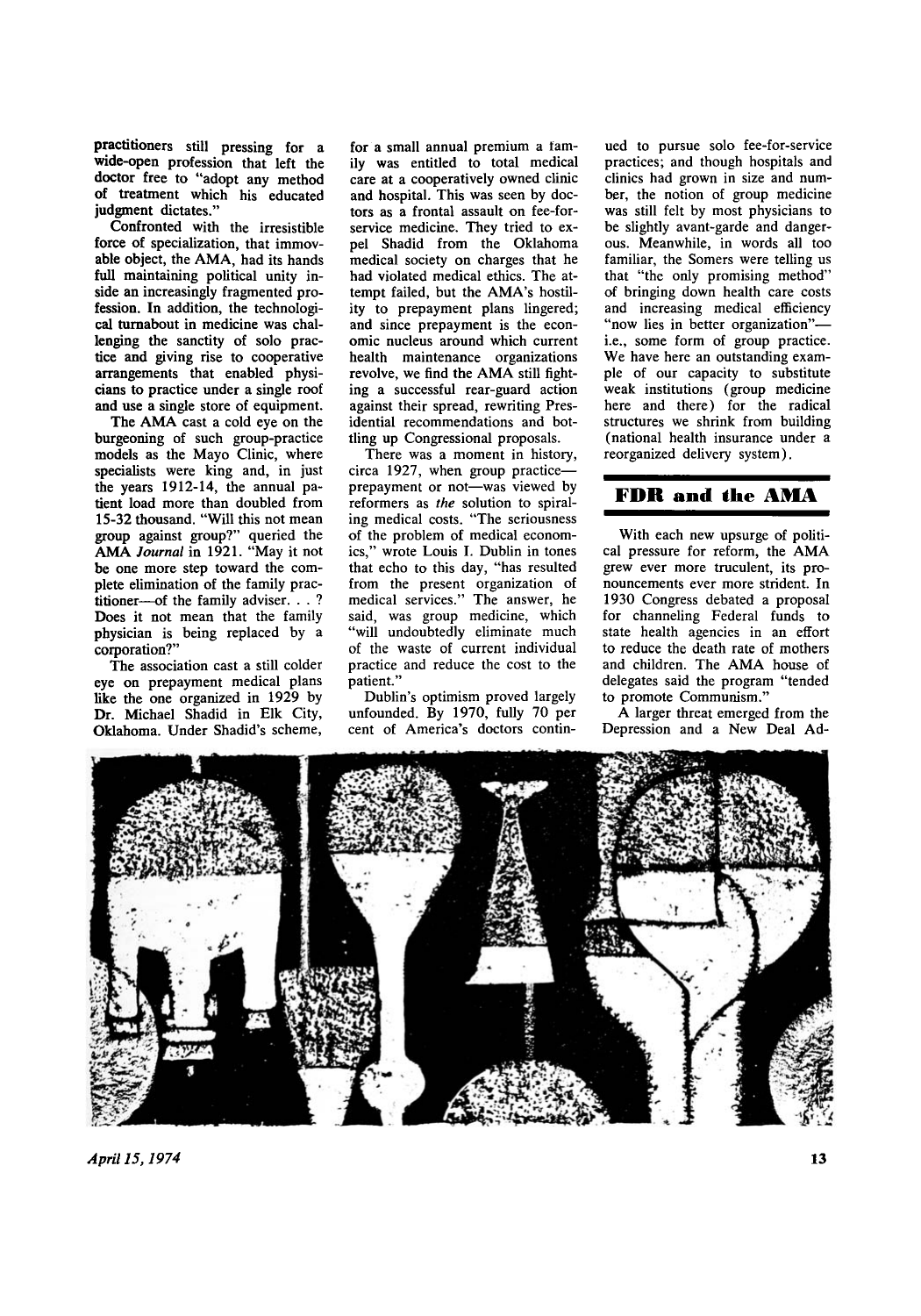**ministration in desperate need of solutions. In June 1934, President Franklin D. Roosevelt established a Cabinet-level Committee on Economic Security with orders to "study problems relating to the economic security of individuals" and to report back in six months. This was the genesis of Social Security, to be enacted a year later. Because the panel was instructed to explore "all forms of social insurance," including maternity benefits and health**  insurance, the AMA viewed the de**velopment with alarm.** 

**The medical society was further discomfited when the new committee hired two persistent though temperate agitators for health reform, Drs. Edgar Sydenstricker and I. S. Falk. Both men had served from 1927-32 on the influential Committee on the Costs of Medical Care (CCMC), a voluntary, foundation-financed agency that had undertaken the first general review of health care in the United States. Its moderate, something-for-everybody recommendations—more group medicine, more prepayment plans, a continuation of fee-for-service medicine—were regarded by the A M A as possibly subversive. To cite one response, the ideologically trigger-happy** *Journal* **declared that they raised the question of "Americanism versus Sovietism for the American people."** 

**No sooner did the President's committee convene than angry letters and telegrams from doctors began pouring into the White House. FDR's personal physician, Dr. Ross Mclntyre, warned him of "the deep anxiety of physicians on the health insurance issue"; and the President's distinguished in-law—Dr. Harvey Cushing, father of James Roosevelt's wife—lobbied tirelessly for watereddown health legislation. Whatever measures the committee might decide to recommend, he wrote, with some justification, in a letter to the White House, "no legislation can be effective without the good will of the American Medical Association, which has the organization to put it to work."** 

**Roosevelt ultimately relented, hoping to save the Social Security bill by scuttling health reform. None**  **of his committee's major health proposals was sent to Congress; and on August 14, 1935, the President signed a Social Security Act that said not a word about national health insurance. It became known, recalls Dr. Falk in a recent reminiscence, as "the lost reform."** 

## **Failure's Dividends**

**The lessons of "the lost reform" were all too clear. First, the AMA , despite its relatively small membership, emerged as a political Goliath, standing astride the road to health reform and easily turning aside upstart Davids like the CCMC. Second, Congress distinguished itself as**  a patsy to AMA pressures, permit**ting doctors to hold the Social Security bill hostage until FDR had paid the ransom. An incident in the House Ways and Means Committee (recounted by Peter A. Corning in an interesting booklet,** *The Evolution of Medicare)* **suggested that in disputes with physicians most Congressmen had the cowardice of their convictions. In drafting the Social Security bill the committee had included a few words calling for** *research* **into health insurance, but**  when the AMA delivered a protest**ing telegram, the offending words were duly struck.** 

**In the end, it must be recognized that the President's retreat from health reform was caused no more by AM A opposition than it was by lack of active public support. The feebleness of citizen action can be attributed in part to the average American's abiding faith in the medical priesthood; but it stemmed in part, too, from a failure among health reformers to reach out beyond their elite committees and study groups to mobilize public opinion—a failure, in short, to understand the democratic process.** 

**Still, the battle was by no means a total loss. The give-and-take of the Social Security debate in Congress forced the passage of several other important health measures. They included subsidies for maternal and child health, aid to crippled children and, most significantly, grants-in-aid to states for the ex-**

**pansion of public health programs. The effect of these lesser reforms was to establish a Federal franchise in medical fields previously monopolized by states, towns and voluntary agencies. After that, just as**  the AMA had feared, it was mere**ly a question of time before the Federal government invaded additional areas—supporting medical research, building hospitals,, subsidizing medical schools and, eventually, paying the health bills of the elderly and the poor. The way for those innovations was cleared 40 years ago by "the lost reform."** 

**While thus losing ground from**  time to time, the AMA continued **to inveigh against "Marxist medicine" and similar dangers. In 1939 its president, Morris Fishbein, called old-age and unemployment insurance "a definite step toward either Communism or totalitarianism"; in the late '40s, when Harry Truman revived dreams of a national health insurance program,**  the AMA mounted the most ex**pensive lobbying campaign in history, attacking the Truman-backed Wagner-Murray-Dingell bill as "socialized medicine" and "a threat to free institutions." That bill, which envisioned a Federally sponsored, comprehensive health insurance program for all Americans, had the support in a Gallup poll of 59 per cent of the public. It never reached the floor of Congress.** 

**From their fresh defeat partisans of health reform learned that lobbies often spoke louder than inert citizens. They also discovered that the**  AMA was no longer alone in its **continuing struggle: This time it had been joined by an organization known as the Insurance Economics Society of America—an old, previously lackluster association made suddenly young by the flow of new business to health insurers, and made suddenly zealous by the Wagner-Murray-Dingell bill. The society formed another link in that familiar and ever-lengthening chain of failure: "The lost reform" of 1935 compelled people to buy commercial health insurance, which in turn created a new, anti-health-reform lobby in 1946.** 

**Faced with this new alliance, a**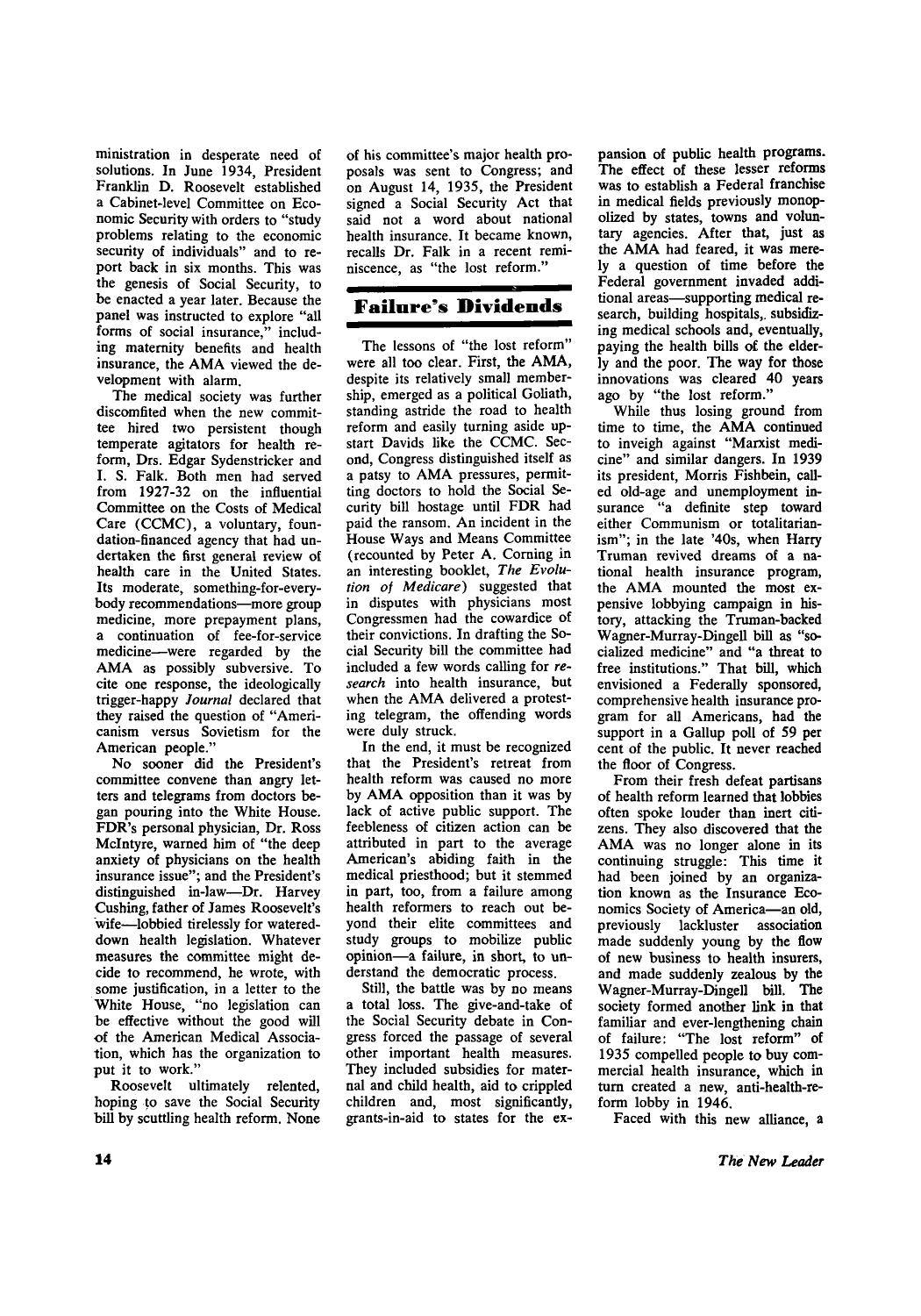**vast discouragement seemed to set in among partisans of national health insurance. No longer did they talk about comprehensive programs for all Americans; instead, bowing to pragmatism, they focused on the two sectors of the populace that stood most in need—the poor and the elderly. It took two decades and a certain amount of luck for the new strategy to pay off; but in 1965, following Lyndon Johnson's landslide election, Congress overwhelmingly passed Medicaid and Medicare. The vote for Medicare was 313-115 in the House and 68- 21 in the Senate, despite warnings**  from the AMA that Federally in**sured health care for the elderly would be "a cruel hoax and a delusion," and despite an estimated \$7 million spent the previous year by AMA's political arm,** AMPAC, by AMA's political arm, AMPAC, in support of Congressional candidates pledged to vote against Medi-<br>care.

**Both new programs were written as amendments to the original Social Security Act (a victory at last for the long-vanished CCMC). Medicaid shared Federal funds with the states in an effort to cover the health costs of all persons considered "medically indigent," but the states were left considerable leeway**  both in defining the terms and in **distributing the funds.** 

**Medicare, by far the broader of the two measures, gave to all persons 65 and over compulsory hospital insurance financed through Social Security (Part A) ; it also subsidized voluntary insurance for other medical bills (Part B). Benefits under Part A included 90 days of hospital care, 100 days of nursinghome care and hospital out-patient services—all subject to certain "deductibles." Part B, an optional program of additional benefits, covered 80 per cent of "reasonable" doctors' fees, more nursing-home benefits, in-hospital laboratory and diagnostic work, ambulance calls, surgical dressings, and an assortment of other services. The cost of Part B, which carried with it**  of Part B, which carried with it an annual \$50 deductible, was to be met by individual payments of \$3 per month, with the government contributing matching funds.

**The complicated formula—"brewed by adept political alchemists," Rosemary Stevens has noted—was designed to pacify the opposition. By designing a maze of deductibles, benefit time-limits and other special conditions, Congress was inventing a rich new market for private health insurers ready to fill in the Medicare coverage cracks; and by failing to set a national price ceiling on those medical services the government would be subsidizing, other than to state that charges should be "reasonable," Congress was handing physicians and hospitals something very close to a blank check. Prices have been soaring ever since.** 

**It can readily be seen that the new legislation was more sweeping, and perhaps more humane, than any that had come along since Social Security. Yet it fell short of the old dream of universal health insurance kindled by the Bull Moose party, and fanned by the New Deal and Fair Deal. The Great Society's Medicare was half an idea whose time had come. The other half was still cooking in the political crucible.** 

**Withal, and contrary to nearly everyone's expectations, Medicare has been gradually revolutionizing our health care system. Originally based on threadbare assumptions affirming the sanctity of fee-forservice medicine, the program has nonetheless uncovered major flaws in the medical system that cannot safely be ignored. The rickety feefor-service structure, the inefficiency of many hospitals, the duplication of medical services—these and other weaknesses have been dramatically revealed and underscored by eight years of Medicare. In consequence, Federal pressures have been mounting for such systemic reforms as peer review, hospital planning and cost accounting. Medicare was meant to shore up a sagging health care establishment, but may end by reorganizing it.** 

**In any case, the massive Federal incursion into medicine has forever altered the AMA's role visa-vis both its constituency and the larger public. Though it remains a formidable roadblock to reform, its** 

# **It makes dollars and sense to become a regular subscriber**

**In fact, it makes two dollars worth of sense to subscribe regularly to The New Leader —if you take advantage of the special offer we are making to new subscribers only for a limited time. This will bring you a full year of the magazine at \$10.00, or onefifth less than the newsstand price (\$12.50) and \$2.00 below the regular subscription price.** 

**If you are one of those who now buy The New Leader at the newsstand, why not save yourself \$2.50, as well as possible disappointment, by acting on our special introductory offer. Simply fill out the coupon below and send it off today.** 

**The New Leader 212 Fifth Avenue New York, N.Y. 10010 Please start sending me The New Leader at the special one-year subscription price (for new subscribers only) of \$10.00 • Check enclosed (I understand by saving billing cost I will receive The New Leader for an extra month free). • Please bill me.**